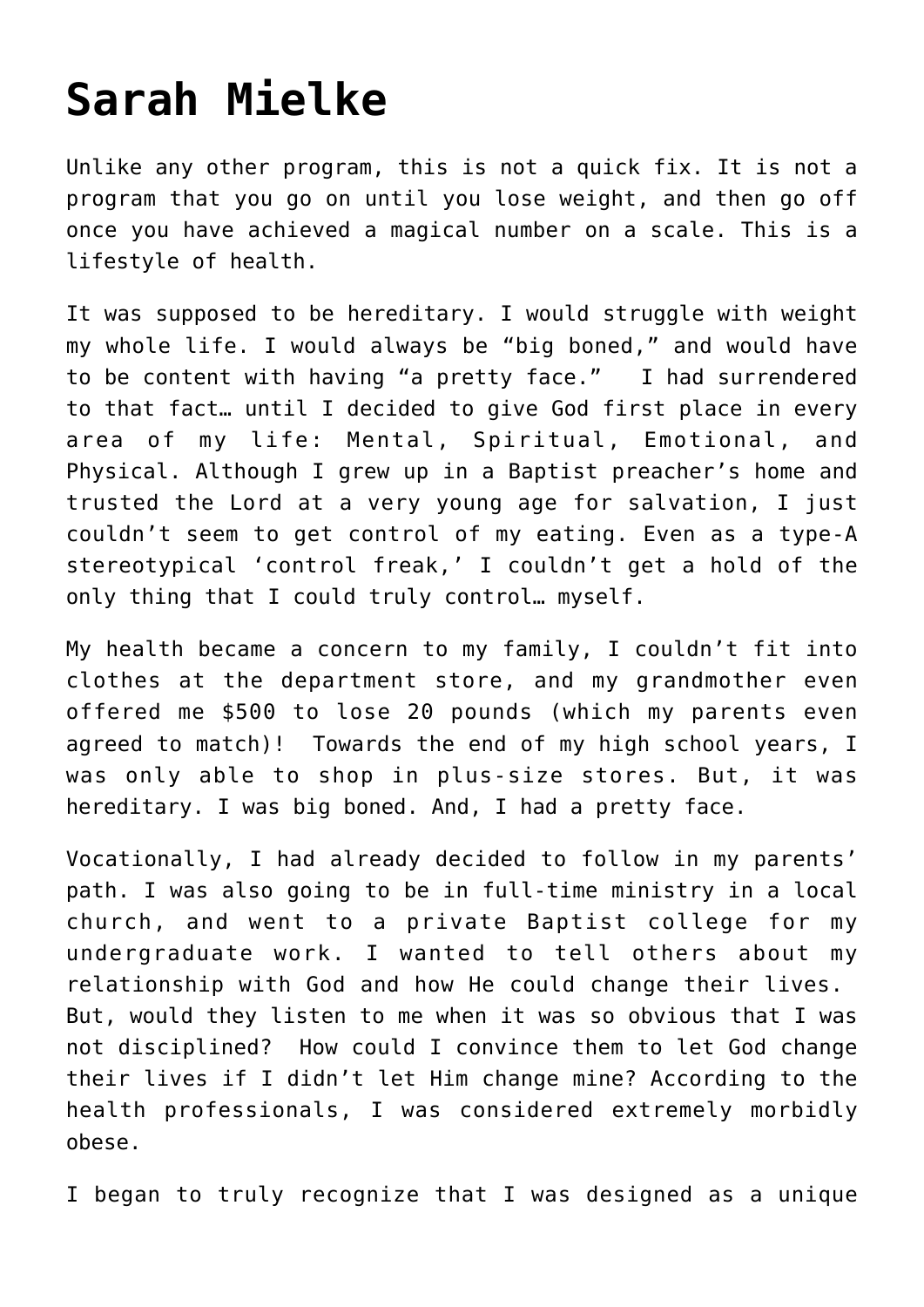person by the Creator, and He had a wonderful plan for my life. Although it was something I knew in my head for years and years, I began to embrace that concept. My Dad and I began to have conversations about my life and my weight. He was not condescending or pleading with me to change; he just began to show me how I am a four-sided person, and that God wants to work in my mental, emotional and physical life, not just the spiritual.

When I discovered the First Place 4 Health program, it was exactly what I needed. It was not a diet plan. It wasn't only about the weight. Just the way the program is described makes it different from any other diet or weight-loss program. For example, to keep record of what we eat and fitness activity, we use what is called a "LIVE-it" tracker. The title of that alone embraces the notion that we can have new LIFE in Christ. See how that thinking is different than a "DIE-it?"

I began to write down everything I ate. I renewed my commitment to read my Bible everyday. I began to exercise everyday, and took it one step at a time. I set small, attainable goals and began to achieve them. I looked at each decision in this area of my life through the lens of what would be obedience, and bring God glory. Once I got to this point, my weight just began to fall off.

The First Place 4 Health program elements have been crucial in my journey with losing weight, my relationship with the Lord and others, and just learning how to walk daily with God. It's all about balance. It's about honoring the Lord with my heart, soul, mind and strength. Each day, each moment, I have the opportunity for gaining daily victory and experiencing daily joy.

Does it sound like First Place 4 Health is a lot to do? I'm also managing the daily organization of my home, exercising six days a week, working full-time and writing my dissertation for my Doctorate. If I have time, so do you. I lost most of